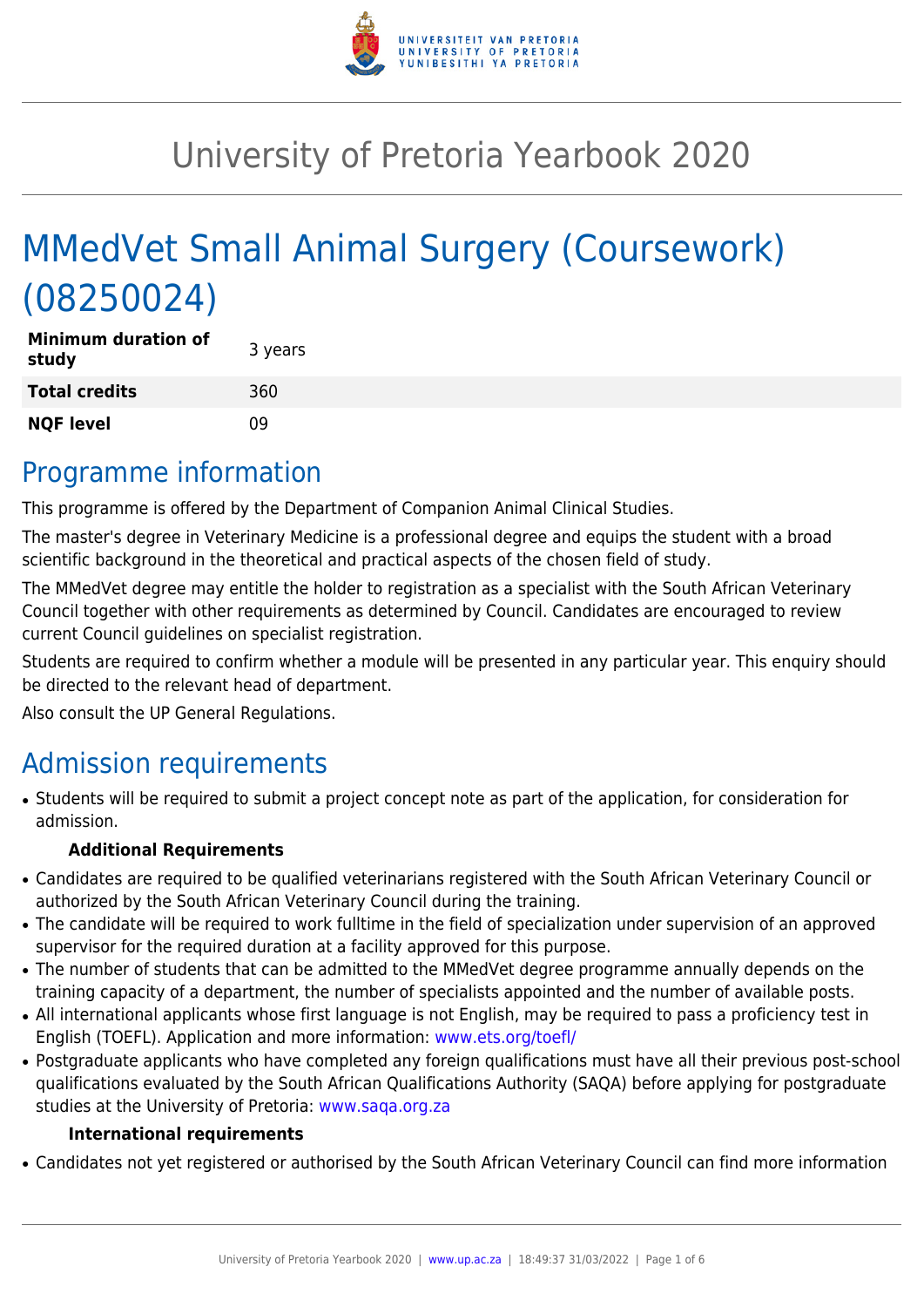

on the South African Veterinary Council website at [www.savc.org.za](http://www.savc.org.za)

#### **Notification**

• While the MMedVet is an advanced professional programme equivalent to specialist certification, registration to practice as a specialist is controlled by the South African Veterinary Council or international equivalent. These bodies may have additional requirements for registration that are not university requirements. Please check their requirements as well.

### Examinations and pass requirements

Also consult the applicable General Regulations.

#### **Conferment of the degree**

The MMedVet is conferred by virtue of completion of a minimum of 90 weeks of clinical training, examination in the specialist module, and a mini-dissertation

#### **Examinations**

The examination(s) in the specialist field of study may only be taken on completion of the minimum clinical training.

The nature and duration of the specialist module's examination(s), which will test fully the theoretical knowledge as well as the practical skills of the student, is determined by the head of department in which the chosen field of study is offered.

A minimum examination mark of 50% is required in each of the theoretical and practical and oral sections of the specialist module.

Students who intend applying for membership of a specialist college abroad later on, should bear in mind that many of these colleges require a minimum examination mark and a final mark of at least 60% for admission.

### Research information

#### **Mini-dissertation**

(Also consult the General Regulations)

A student must submit a mini-dissertation, which deals with the particular field of specialization.

A mini-dissertation is based on a research project or related research projects (which need not be original), planned and written down by the student within the theme of the chosen specialization. (Assistance with statistical processing, applied specialised procedures, etc. is allowed, but must be acknowledged.) The student may use appropriate research done previously, to add to the writing of the mini-dissertation. Earlier, related publications by the student may be bound with the mini-dissertation, but may not substitute the complete text of the mini-dissertation. Publications that are submitted, must be rounded off by means of an extensive introduction, materials, and information concerning methods and a discussion of the results. The minidissertation will be evaluated by two examiners, who may not necessarily attend the final examination. The average of the separate marks awarded by the two examiners, constitutes the final mark for the minidissertation. The minimum pass mark is 50%. A student who has failed may be permitted by the Dean, on the recommendation of the relevant head of department, to submit an amended mini-dissertation for final adjudication.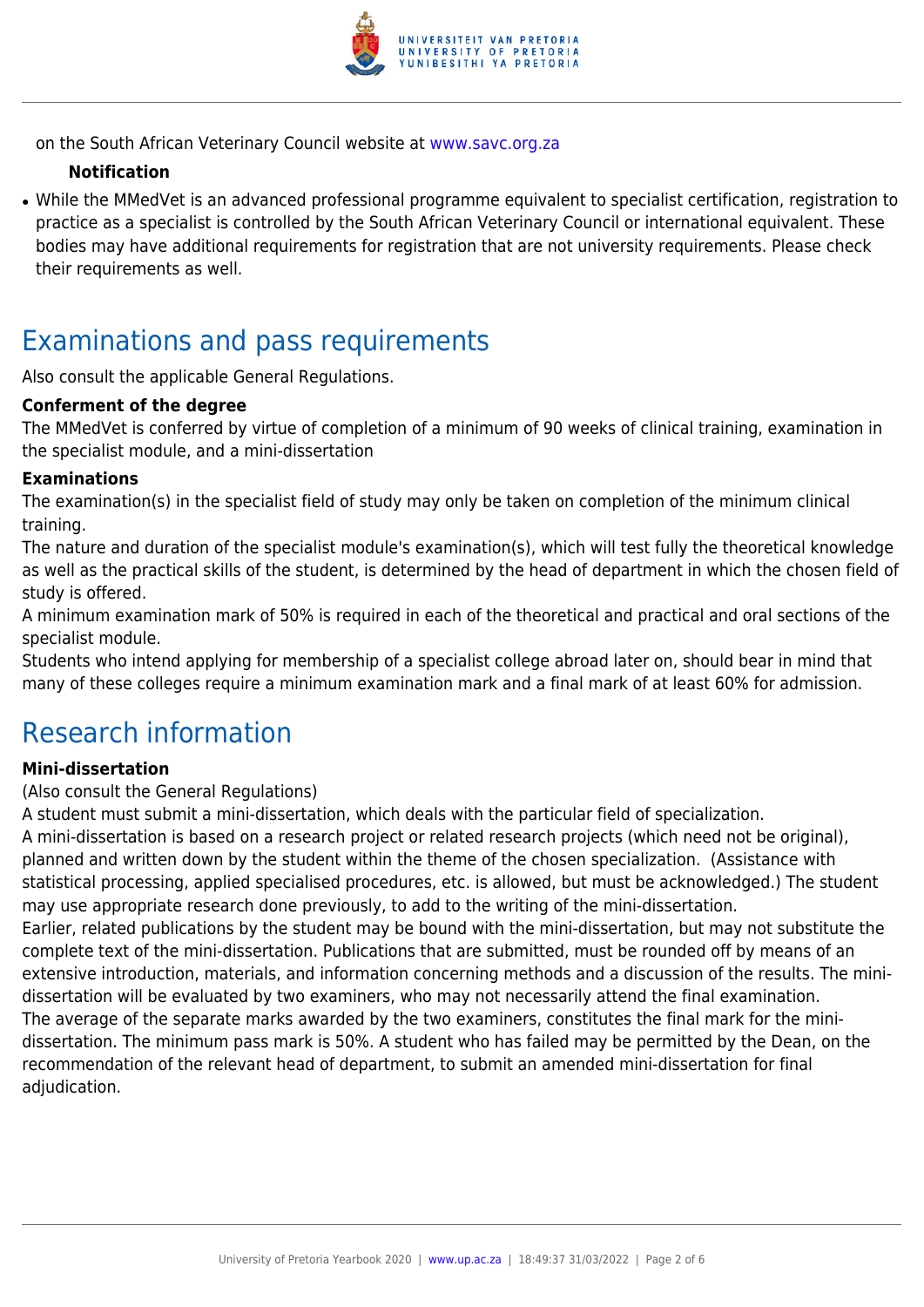

### Pass with distinction

In order to obtain the degree with distinction, a minimum final mark of 75% is required for the field of specialisation and the mini-dissertation.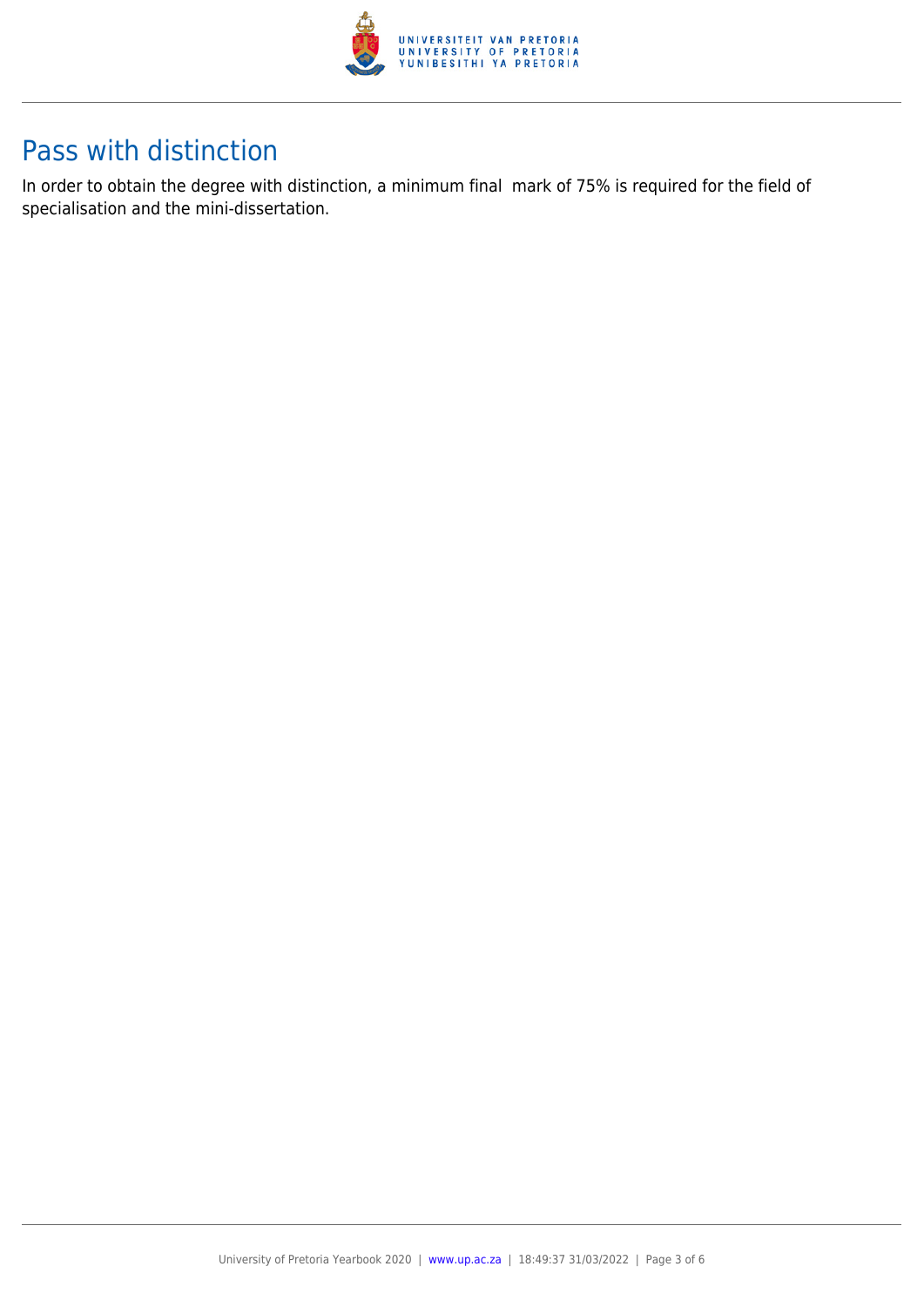

## Curriculum: Year 1

#### **Minimum credits: 360**

#### **Core modules**

[Surgery 803](https://www.up.ac.za/faculty-of-education/yearbooks/2020/modules/view/CHV 803) (CHV 803) - Credits: 270.00 [Mini-dissertation: Small animal surgery 892](https://www.up.ac.za/faculty-of-education/yearbooks/2020/modules/view/CHV 892) (CHV 892) - Credits: 90.00 [Research methodology 813](https://www.up.ac.za/faculty-of-education/yearbooks/2020/modules/view/VRM 813) (VRM 813) - Credits: 0.00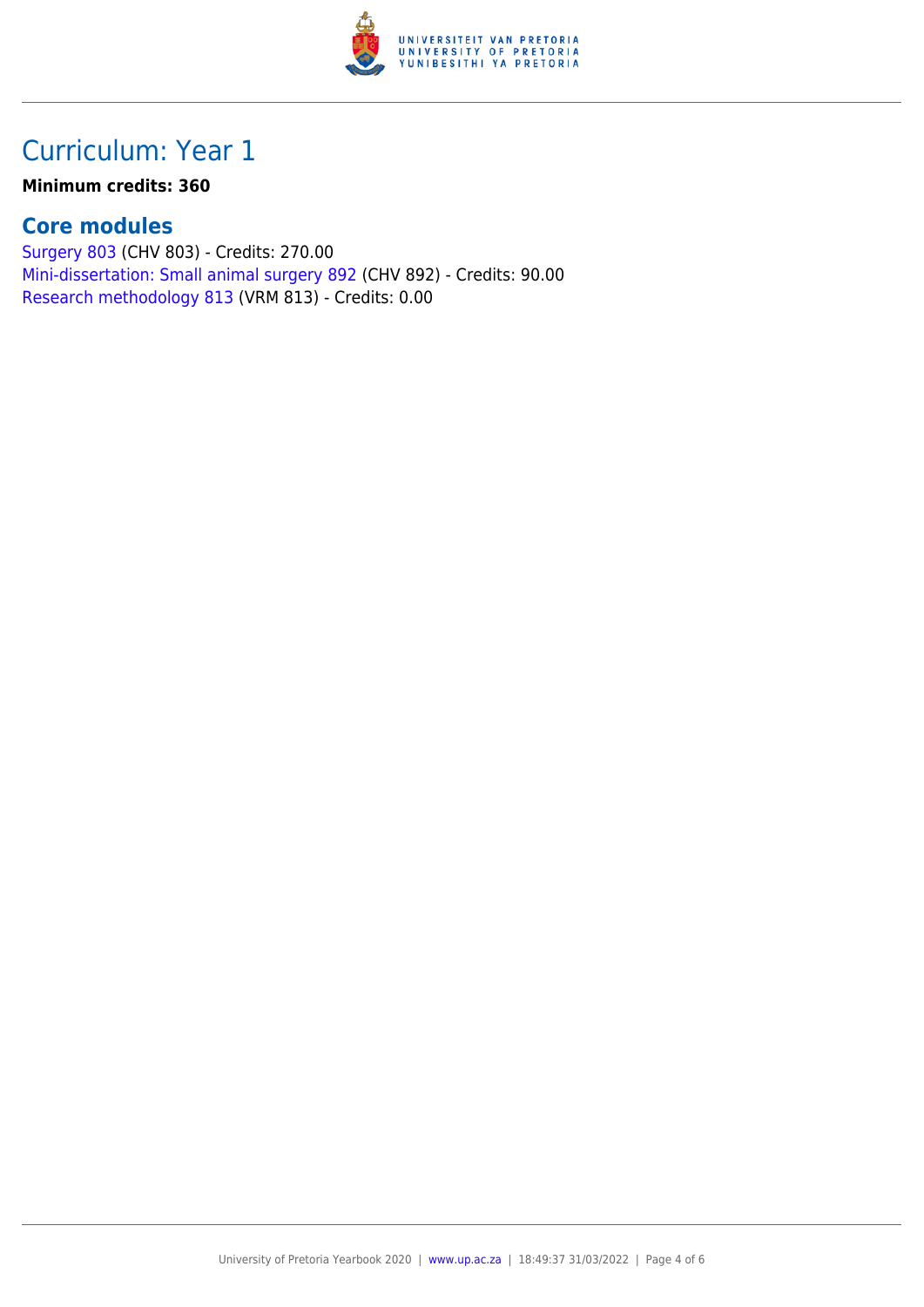

## Curriculum: Year 2

**Minimum credits: 360**

### **Core modules**

[Surgery 803](https://www.up.ac.za/faculty-of-education/yearbooks/2020/modules/view/CHV 803) (CHV 803) - Credits: 270.00 [Mini-dissertation: Small animal surgery 892](https://www.up.ac.za/faculty-of-education/yearbooks/2020/modules/view/CHV 892) (CHV 892) - Credits: 90.00